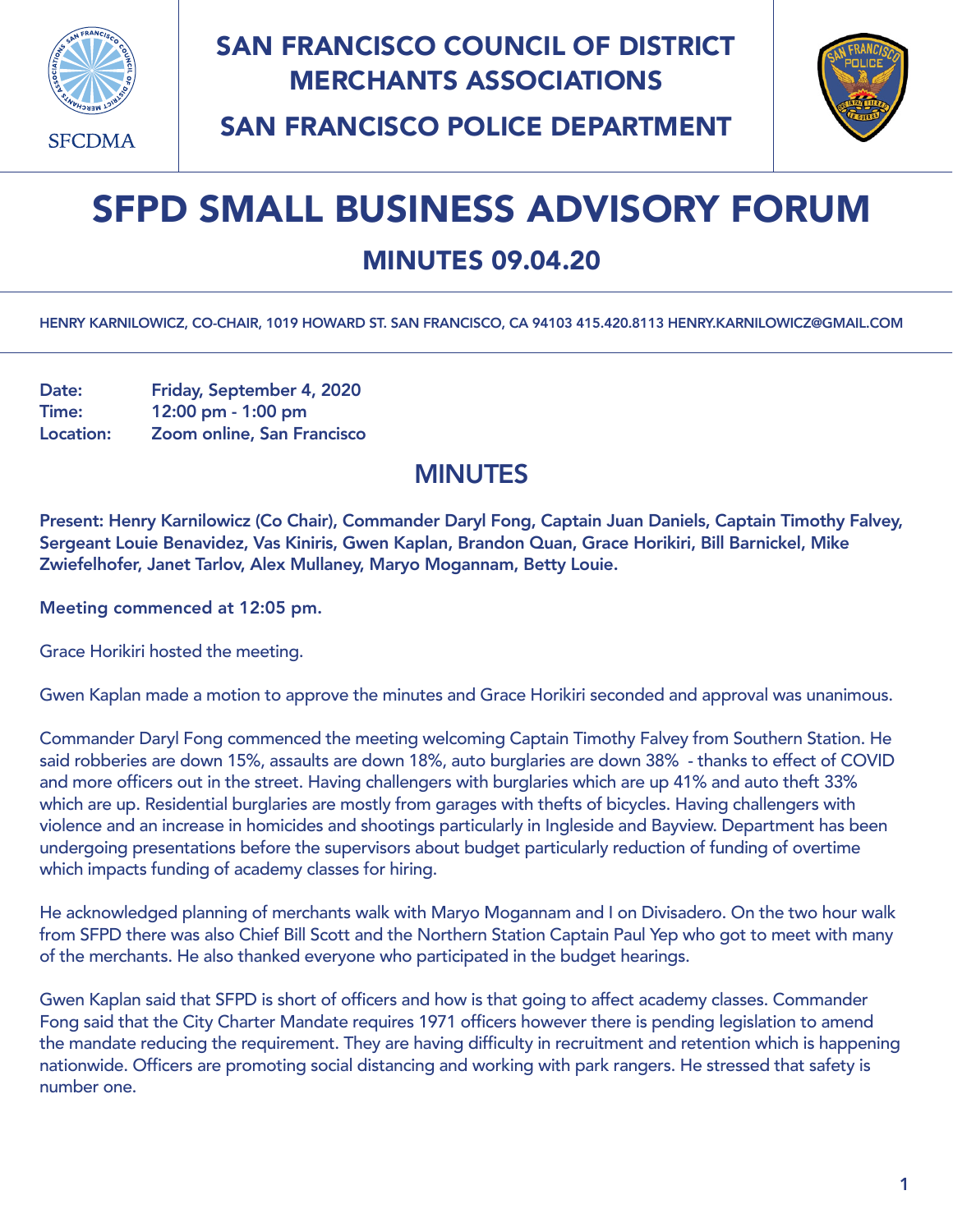Betty Louie asked how many police officers are in SFFD and how many are retiring and how can merchants help. He replied that it was really helpful having so many merchants supporting SFPD at the budget hearings. SFFD has just over 2,000 sworn officers which includes the airport and they do have an ongoing recruitment effort.

Maryo Mogannam said that everyone was happy to see the Police on the Divisadero merchants walk. Maryo Mogannam said that foot beats are not extraneous. Commander Fong that foot beats are a model of success and captains are responsible for deploying them. They still have active academy classes.

Captain Timothy Falvey has been captain for 8 1/2 years and spent 3 years in tactical team and was captain of security for Superbowl 50. He has been with SFPD for 25 years and was an accountant for 7 years prior for the SDFD. Most of his family is associated with SFPD. He said violent crime is down 16%. Property crimes are down. Crime is down because of COVID and no tourism. Burglaries are up at businesses mostly lap top computers being stolen. Increase in residential break ins into storage lockers and stealing of parcels that are delivered. Whole Foods has storage lockers. He warned about avoiding tail gating. They are working with SF SAFE. He has a community advisory board which is made up from the entertainment industry, small businesses and residents. Southern Station sends out a newsletter from [SFPDSouthernStation@sfgov.org.](mailto:SFPDSouthernStation@sfgov.org) He goes to 120 meetings a year. He also said to let him know if anyone wants him to be at a meeting.

Vas Kiniris said SOMA is a huge area and explained how is it patrolled. Captain Falvey that they are addressing homeless encampments to move them to shelters and foot beat patrols are mostly on Mission Street between 2nd and 9th Street. He has plain clothes units for auto break-ins and robberies.

Going to many community meetings Captain Falvey gets direct input and puts together each month a traffic safety plan and with narcotics he has a cousin at SFPD to address this issue. He also partners with many business associations.

Captain Falvey is working with narcotics regarding the dealing at 7th and Mission and his foot beats go out and make quite a few arrests. They are working with HSOC to stop large encampments from forming and keeping the away at least 6' from small business entrances.

Maryo Mogannam reported that it was good to see Chief Scott, Commander Fong, Captain Yep on the Divisadero Merchants walk. He was impressed that Chief Scott stayed for the two hours walk. Couple of takeaways was that if something happens its needs to be reported and then merchants should ask for contact cards from the police. Trespassing cards are supposed to turn into annual cards not semi annual cards.

Captain Falvey said the cards do work but businesses should request passing calls.

Captain Juan Daniels provided the following regarding graffiti: Two owners of Painting Companies have offered their services to paint some merchants and small business owner's business which were vandalized with graffiti during the protest and demonstrations.

- 1. Sam Meyer from Sourdough Painting; contact information [samuelmeyer@yahoo.com](mailto:samuelmeyer@yahoo.com)
- 2. Peter Illes from Modamas Inc. Fine Painting; contact information [prilles@yahoo.com](mailto:prilles@yahoo.com) or (415) 678-0087

If possible, please let Captain Daniels know so that SFPD can be included in the painting project if staffing permits

Because of COVID 19 the Autumn Moon Festival this year was virtual, planned by the Chinatown Merchants Association. It started at 7:00 pm and finished around 9:30 pm. I stayed on for the whole festival as it was really fabulous including music, dances, moon cake and other cooking classes and videos from Chinatowns around the world including from Melbourne, Australia, Mexico City, South Africa, Rio de Janiero and Hong Kong. I was really